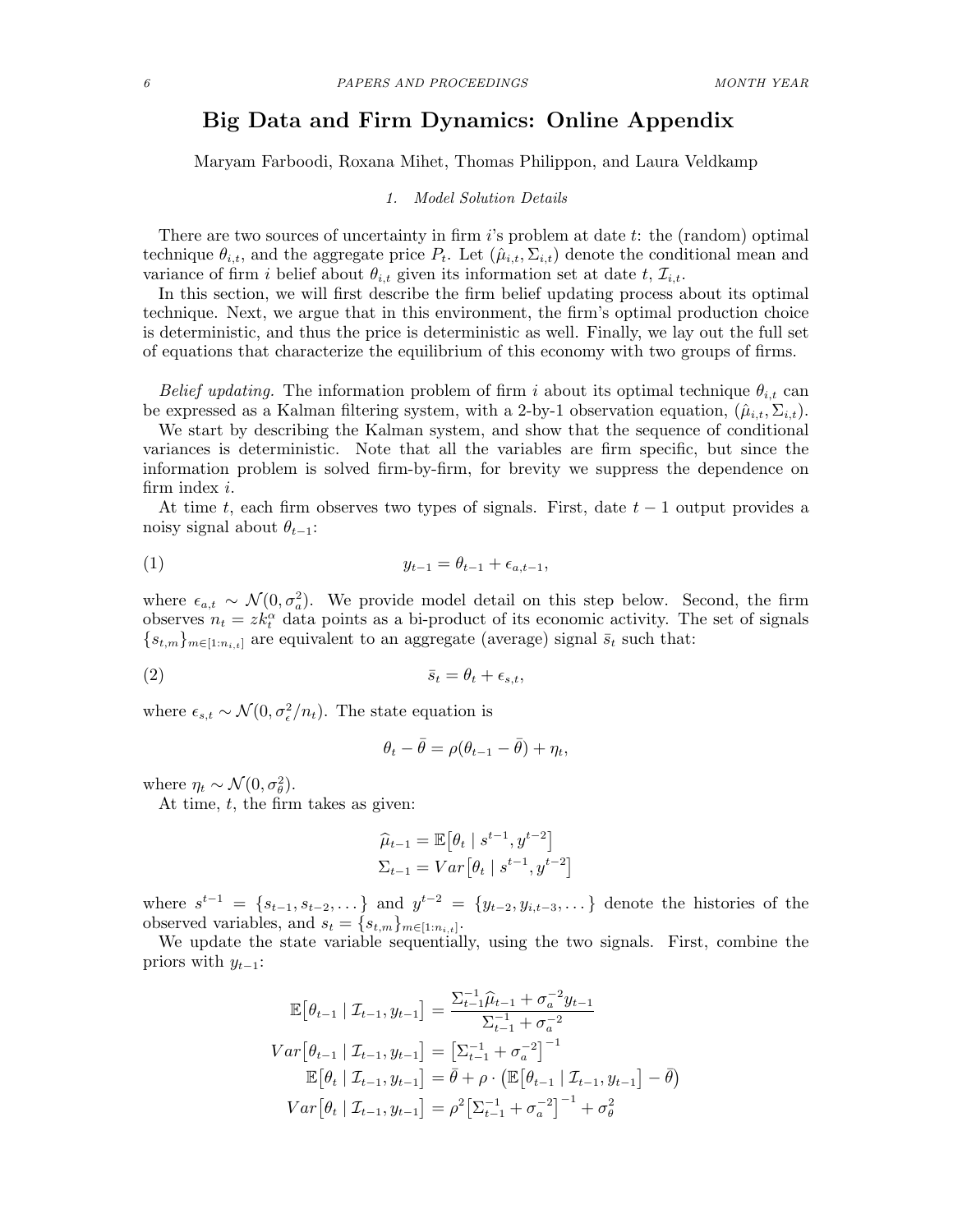Then, use these as priors and update them with  $\bar{s}_t$ :

(3) 
$$
\widehat{\mu}_t = \mathbb{E} \big[ \theta_t \mid \mathcal{I}_t \big] = \frac{\left[ \rho^2 \big[ \Sigma_{t-1}^{-1} + \sigma_a^{-2} \big]^{-1} + \sigma_\theta^2 \right]^{-1} \cdot \mathbb{E} \big[ \theta_t \mid \mathcal{I}_{t-1}, y_{t-1} \big] + n_t \sigma_\epsilon^{-2} \bar{s}_t}{\left[ \rho^2 \big[ \Sigma_{t-1}^{-1} + \sigma_a^{-2} \big]^{-1} + \sigma_\theta^2 \right]^{-1} + n_t \sigma_\epsilon^{-2}}
$$

(4) 
$$
\Sigma_t = Var[\theta | \mathcal{I}_t] = \left\{ \left[ \rho^2 \left[ \Sigma_{t-1}^{-1} + \sigma_a^{-2} \right]^{-1} + \sigma_\theta^2 \right]^{-1} + n_t \sigma_\epsilon^{-2} \right\}^{-1}
$$

Multiply and divide equation (3) by  $\Sigma_t$  as defined in equation (4) to get

(5) 
$$
\widehat{\mu}_t = (1 - n_t \sigma_\epsilon^{-2} \Sigma_t) \left[ \overline{\theta} (1 - \rho) + \rho \left( (1 - M_t) \mu_{t-1} + M_t \tilde{y}_{t-1} \right) \right] + n_t \sigma_\epsilon^{-2} \Sigma_t \overline{s}_t,
$$

where  $M_t = \sigma_a^{-2} (\Sigma_{t-1} + \sigma_a^{-2})^{-1}$ .

Equations (4) and (5) constitute the Kalman filter describing the firm dynamic information problem. Importantly, note that  $\Sigma_t$  is deterministic.

Modeling quadratic-normal signals from output. When  $y_{t-1}$  is observed, agents know their capital  $k_{t-1}$ . Therefore, they can back out  $A_{t-1}$  exactly. To keep the model simple for a short paper, we assumed that when agents see  $A_{t-1}$ , they also learn whether the quadratic term  $(a_{t-1} - \theta_{t-1} - \epsilon_{a,t-1})^2$  had a positive or negative root. An interpretation is that they can figure out if their action  $a_t$  was too high or too low.

Relaxing this assumption complicates the model because, when agents do not know which root of the square was realized, the signal is no longer normal. One might solve a model with binomial distribution over two normal variables, perhaps with other simplifying assumptions. For numerical work, a good approximate solution would be to simulate the binomial-normal and then allows firms to observe a normal signal with the same mean and same variance as the true binomial-normal signal. This would capture the right amount of information flow, and keep the tractability of updating with normal variables.

## DETERMINISTIC DYNAMIC PRODUCTION CHOICE

Consider the firm sequential problem:

$$
\max \mathbb{E}_0 \sum_{t=0}^{\infty} \beta^t \left( P_t A_t k_t^{\alpha} - r k_t \right)
$$

We can take a first order condition with respect to  $a_t$  and get that at any date t and for any level of  $k_t$ , the optimal choice of technique is

$$
a_t^* = \mathbb{E}[\theta_t | \mathcal{I}_t].
$$

Given the choice of  $a_t$ 's, using the law of iterated expectations, we have:

$$
\mathbb{E}[(a_t - \theta_t - \epsilon_{a,t})^2 | \mathcal{I}_s] = \mathbb{E}[Var[\theta_t | \mathcal{I}_t] | \mathcal{I}_s],
$$

for any date  $s \leq t$ . We will show that this object is not stochastic and therefore is the same for any information set that does not contain the realization of  $\theta_t$ .

Lemma. The sequence problem of the firm can be solved as a non-stochastic recursive problem with one state variable.

**Proof of Lemma 1.** We can restate the sequence problem recursively. Let us define the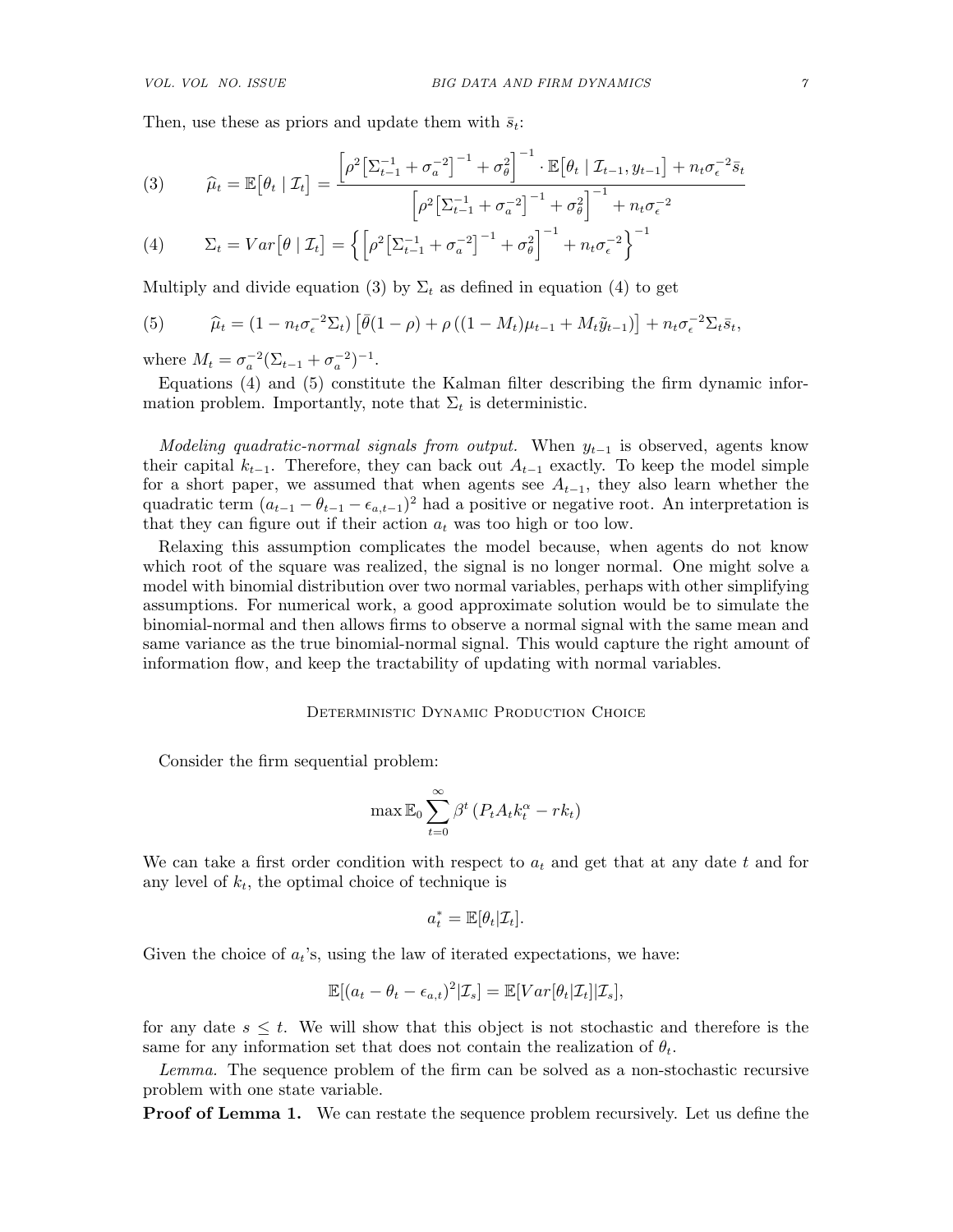value function as:

$$
V_t(\{s_{t,m}\}_{m\in[1:n_t]}, y_{t-1}, \hat{\mu}_{t-1}, \Sigma_{t-1}) = \max_{k_t, a_t} \mathbb{E}\left[A_t k_t^{\alpha} - rk_t + \beta V_{t+1}(\{s_{t+1,m}\}_{m\in[1:n_{t+1}]}, y_t, \hat{\mu}_t, \Sigma_t)|\mathcal{I}_{t-1}\right]
$$

with  $n_t = k_{t-1}^{\alpha}$ . Taking a first order condition with respect to the technique choice conditional on  $\mathcal{I}_t$  reveals that the optimal technique is  $a_t^* = \mathbb{E}[\theta_t | I_t]$ . We can substitute the optimal choice of  $a_t$  into  $A_t$  and rewrite the value function as

$$
V_t(\{s_{t,m}\}_{m\in[1:n_t]}, y_{t-1}, \hat{\mu}_{t-1}, \Sigma_{t-1}) = \max_{k_t} \mathbb{E}\Big[\Big(\bar{A} - (\mathbb{E}[\theta_t|I_t] - \theta_t - \epsilon_{a,t})^2\Big)k_t^{\alpha} - rk_t + \beta V_{t+1}(\{s_{t+1,m}\}_{m\in[1:n_{t+1}]}, y_t, \hat{\mu}_t, \Sigma_t)|\mathcal{I}_{t-1}\Big].
$$

Note that  $\epsilon_{a,t}$  is orthogonal to all other signals and shocks and has a zero mean. Thus,

$$
V_t(\{s_{t,m}\}_{m\in[1:n_t]}, y_{t-1}, \hat{\mu}_{t-1}, \Sigma_{t-1}) = \max_{k_t} \mathbb{E}\Big[\Big(\bar{A} - ((\mathbb{E}[\theta_t|I_t] - \theta_t)^2 + \sigma_a^2)\Big)k_t^{\alpha} - rk_t + \beta V_{t+1}(\{s_{t+1,m}\}_{m\in[1:n_{t+1}]}, y_t, \hat{\mu}_t, \Sigma_t)|\mathcal{I}_{t-1}\Big].
$$

Notice that  $\mathbb{E}[(\mathbb{E}[\theta_t|\mathcal{I}_t] - \theta_t)^2|\mathcal{I}_{t-1}]$  is the time-t conditional (posterior) variance of  $\theta_t$ , and the posterior variance of beliefs is  $\mathbb{E}[(\mathbb{E}[\theta_t|\mathcal{I}_t] - \theta_t)^2] := \Sigma_t$ . Thus, expected productivity is  $\mathbb{E}[A_t] = \bar{A} - \Sigma_t - \sigma_a^2$ , which determines the within period expected payoff. Additionally, using the Kalman system equation (4), this posterior variance is

$$
\Sigma_{t} = \left[ \left[ \rho^{2} (\Sigma_{t-1}^{-1} + \sigma_{a}^{2})^{-1} + \sigma_{\theta}^{2} \right]^{-1} + n_{t} \sigma_{\epsilon}^{-2} \right]^{-1}
$$

which depends only on  $\Sigma_{t-1}$ ,  $n_t$ , and other known parameters. It does not depend on the realization of the data. Thus,  $\{s_{t,m}\}_{m\in[1:n_t]}, y_{t-1}, \hat{\mu}_t$  do not appear on the right side of the value function equation; they are only relevant for determining the optimal action  $a_t$ . Therefore, we can rewrite the value function as:

$$
V_t(\Sigma_t) = \max_{k_t} \left[ (\bar{A} - \Sigma_t - \sigma_a^2) k_t^{\alpha} - rk_t + \beta V_{t+1}(\Sigma_{t+1}) \right]
$$
  
s.t. 
$$
\Sigma_{t+1} = \left[ \left[ \rho^2 (\Sigma_t^{-1} + \sigma_a^2)^{-1} + \sigma_\theta^2 \right]^{-1} + z k_t^{\alpha} \sigma_\epsilon^{-2} \right]^{-1}
$$

### Equilibrium with Two Types of Firms

Here we re-introduce the dependence on firm index  $i$ . Assume there are two types of firms,  $i = L, H$ , were L (H) stands for low (high)-tech firm. High tech firms have high data efficiency:  $z_{new} > z_{old}$ . There is a mass M of firms with high data efficiency.

The first order condition of each firm in this environment is:

(6) 
$$
\frac{\partial V_{i,t}(\Sigma_{i,t})}{\partial k_{i,t}} = \alpha P_t \left( \bar{A} - \Sigma_{i,t} - \sigma_A^2 \right) k_{i,t}^{\alpha - 1} - r_t + \beta V'_{i,t+1}(\Sigma_{i,t+1}) \frac{\partial \Sigma_{i,t+1}}{\partial k_{i,t}} = 0
$$

where  $\frac{\partial \Sigma_{i,t+1}}{\partial k_{i,t}} = -\Sigma_{i,t+1}^2 \sigma_\epsilon^{-2} z_i \alpha k_{i,t}^{\alpha-1}$ . Substitute the latter expression into equation (6) to get the firm euler equation for dynamically optimal choice of capital. Note that the Euler equation is a 2<sup>nd</sup> order equation in posterior variance: it involves  $\Sigma_{i,t-1}$  (through substituting for  $k_{i,t}$  from equation (4)),  $\Sigma_{i,t}$ , and  $\Sigma_{i,t+1}$ . Alternatively, it can be expressed a  $2^{nd}$  order equation in firm capital: it involves  $k_{i,t-1}$ ,  $k_{i,t}$ , and  $k_{i,t+1}$ .